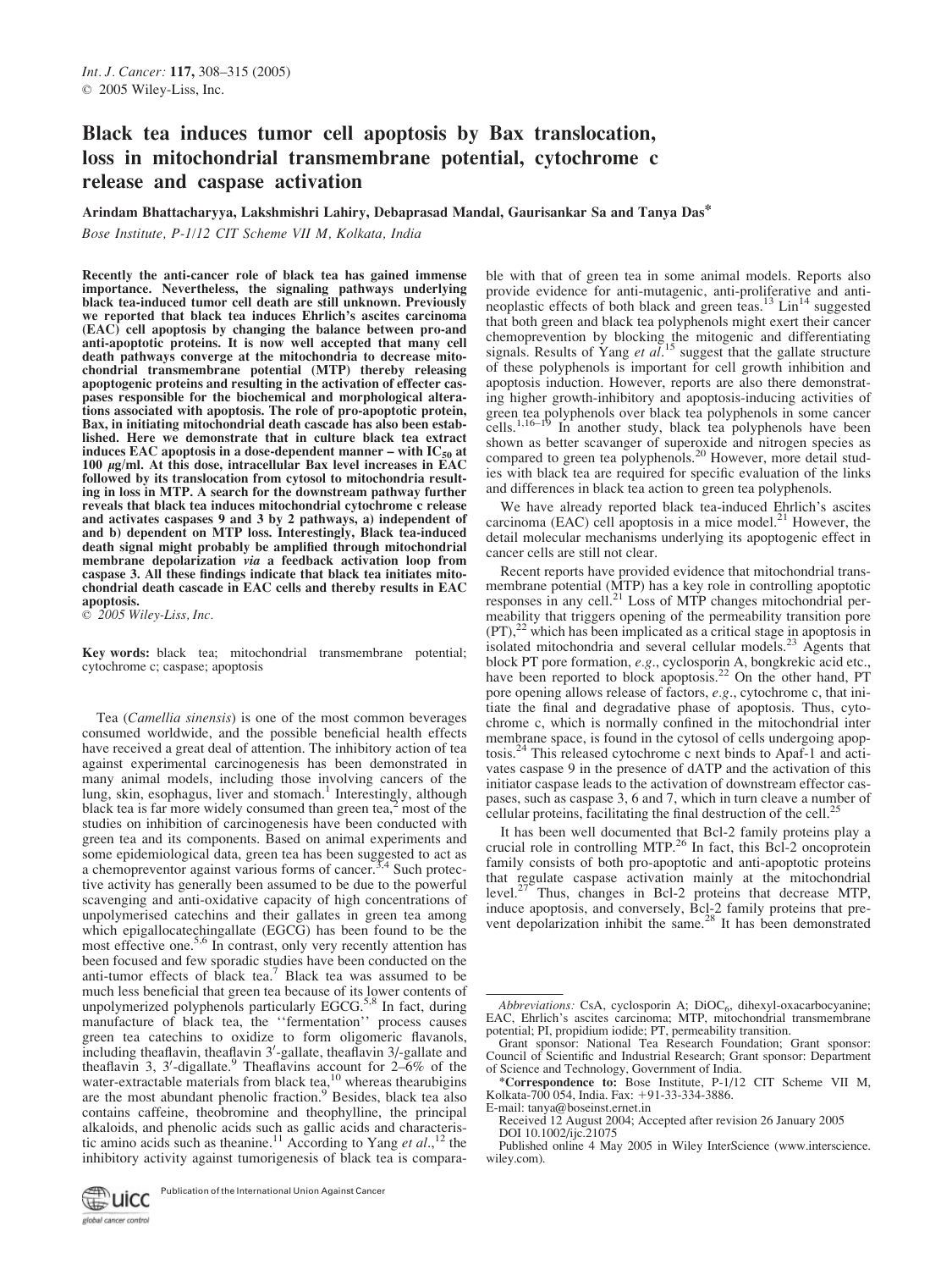that release of cytochrome c is inhibited by the anti-apoptotic Bcl-2 or Bcl-xL but is induced by the pro-apoptotic Bax, Bak, Bid or Bik.<sup>29</sup> Despite the fact that many death stimuli can induce cytochrome c release, the pro-apoptotic Bcl-2 family proteins are the only well-defined proteins that possess the biochemical capability to do so. Bax, one of the important pro-apoptotic members of Bcl-2 family, has been reported to translocate from the cytoplasm to mitochondria during induction of apoptosis and physically interacts with the voltage-dependent anion channel and adenine nucleotide translocator. It has been proposed that such interaction results in mitochondrial permeability transition, an event that is associated with disruption of the mitochondrial inner transmem-<br> $\frac{30-32}{2}$ brane potential, PT pore opening and cytochrome c release,  $30-32$ resulting in apoptosis.<sup>21,33,34</sup> However, others have not found an importance of the PT pore for the cytochrome c-releasing activity of Bax.<sup>29</sup> Furthermore, in both cell-free systems and in cells undergoing apoptosis, the release of cytochrome c can also occur<br>independently of changes in  $MTD<sup>35</sup>$ independently of changes in MTP.<sup>3</sup>

Recently, new chemicals with potent MTP regulatory activity are under development in an effort to improve the effectiveness of chemotherapy on tumor cells.<sup>36</sup> With the ultimate aim to understand how these mechanisms are related and can be controlled in cancer cells, we investigated further and elucidated the putative action pathways of black tea-induced cancer cell death. Our results indicate that black tea induces EAC apoptosis via Bax translocation and MTP loss. As downstream mechanism, cytochrome c release into the cytosol and activation of caspase 9 and 3 have been found to occur *via* 2 pathways, a) independent of and b) dependent on MTP loss. Furthermore, inhibition of caspase 3 protected mitochondria from MTP loss indicating the existence of a feedback loop. These findings may add new knowledge in the field of developing therapeutic strategies for cancer in future.

# Material and methods

# **Materials**

RPMI 1640 medium, FBS, streptomycin, penicillin, RNase A and general reagents were procured from Sigma Chemical Co. (St. Louis, MO). Black tea leaves were obtained from Lipton Tea Co. (India). Dihexyl-oxacarbocyanine  $(DiOC<sub>6</sub>)$  and cyclosporin A (CsA) were purchased from Merck (Germany) and Apo-Direct kit, polyclonal anti-Bax and anti-pro-caspase 9, monoclonal anti-cytochrome c and anti-pro-caspase 3 as well as HRP- and FITC-conjugated anti-rabbit, anti-mouse secondary antibodies and cell permeable caspase 3 inhibitor, z-DEVD-fmk, were obtained from Pharmingen (San Jose, CA).

# Cell culture

Ehrlich's ascites carcinoma cell (EAC) were routinely maintained in RPMI 1640 medium supplemented with 10% FBS, 100  $\mu$ g/ml streptomycin and 50 unit/ml penicillin at 37 $\degree$ C in a humidified incubator containing  $5\%$  CO<sub>2</sub>. After 24 hr, cells were serum-starved for 24 more hr and were treated with different doses of black tea extract (brewed in hot water<sup>20</sup> and lyophilized).

### Detection of apoptosis by TUNEL assay

The fragmented DNA of apoptotic cells was labeled by catalytically incorporating fluorescein-12-dUTP at the 3'-hydroxyl ends of the fragmented DNA using the enzyme terminal deoxynucleotidyl transferase (TdT) using Apo-direct kit. The cells were then analyzed on FACS (equipped with 488 nm Argon laser light source; 515 nm band pass filter, FL1-H, and 623 nm band pass filter, FL2-H) using CellQuest software (Becton Dickinson, San Jose, CA). Electronic compensation of the instrument was done to exclude overlapping of the emission spectra. A total of 10,000 events were acquired and dual parameter dot plot of FL2-H (xaxis; PI-fluorescence, linear scale) vs. FL1-H (y-axis; FITC-fluorescence, logarithmic scale) has been shown.

#### Spectrophotometric determination of mitochondrial dysfunction

Mitochondrial dysfunction was measured spectrophotomertically from isolated mitochondria. After treatment, EAC cells were homogenized in homogenizing buffer, consisted of 0.25 M sucrose, 5 mM HEPES buffer and 1 mM EDTA, pH 7.2. The homogenate was centrifuged at 500g to pellet nuclei and the resulting supernatant was centrifuged at 12,000g for 5 min at  $4^{\circ}$ C to pellet the heavy membrane fraction containing mitochondria. $37$ Mitochondria were further purified by resuspending heavy membrane pellets in 250 mM mannitol, 0.5 mM EGTA, 5 mM HEPES, pH 7.4, 0.1% bovine serum albumin and layering on 30% Percoll, 225 mM mannitol, 1 mM EGTA, 25 mM HEPES, pH 7.4, and 0.1% bovine serum albumin. After centrifugation at  $95,000g$ , mitochondria were recovered from the lower phase.<sup>38</sup> Purity of the mitochondrial fraction was assessed by assaying succinate dehy-<br>drogenase and cytochrome c oxidase activities.<sup>39,40</sup> Results showed that >98% activity of these enzymes was associated with the mitochondrial fractions and  $\langle 2\%$  of the total activities was with the other fractions.

To detect mitochondrial swelling due to MTP loss, the mitochondria were suspended in buffer containing 250 mM sucrose, 10 mM HEPES-NaOH, pH 7.5, 2 mM  $KH_2PO_4$ , 5 mM sodium succinate, 25 mM EGTA and 0.1 mM phenylmethylsulfonyl fluoride and absorbance at 540 nm was measured. A decreased light absorbance is consistent with an increase in mitochondrial volume indicative of MTP loss.<sup>3</sup>

# Flowcytometric measurement of mitochondrial transmembrane potential

Loss in MTP was further verified flowcytometrically at single cell level. After black tea treatment, EAC cells were stained with the potential sensitive dye  $DiOC_6$  (40 nM, 15 min at 37°C in the dark). Loss in  $DiOC_6$  staining indicates disruption of the mitochondrial inner transmembrane potential.<sup>29</sup> The probe was excited at 488 nm and emission was measured through a 530 nm bandpass filter. Logarithmic amplification was used to detect the fluorescence of the probe.

### Fluorescence imaging for determination of MTP loss

Black tea-induced loss in EAC cell MTP was reconfirmed by fluorescence imaging. For the same, cells were stained with potential sensitive dye  $DiOC_6$  (green-fluorescence) and then cytospun on slides. Mitochondria was labeled using Mito-tracker red (redfluorescence) staining. A Leica fluorescent microscope DM 900 was used to visualize the fluorescent images for  $DiOC<sub>6</sub>$  and Mitotracker red. Digital images were captured with a cool  $(-25^{\circ}C)$ CCD (Charged coupled device) camera (Princeton Instruments) controlled with the MetaMorph software.<sup>41</sup> Loss in MTP was assessed by comparative  $DiOC_6$  staining of cells with or without black tea treatment.

### Western blot analysis

Mitochondrial and cytosolic fractions from untreated and black tea-treated EAC cells were subjected to SDS-polyacrylamide gel electrophoresis. After electrophoresis the proteins were transferred to nitrocellulose membrane and the protein of interest was visualized with chemiluminescence.

# Determination of sequence of events in black tea-induced EAC cell apoptosis

To map the sequence of events in black tea-treated EAC apoptosis, experiments using inhibitors of PT pore formation and caspase 3 were utilized. Cells were treated with or without CsA (25  $\mu$ M) for 2 hr prior to black tea treatment for 4, 8 and 12 hr. MTP loss, cytochrome c release in cytosol and caspase 9 and 3 activation as well as EAC apoptosis were then determined at each time point. In parallel experiments, z-DEVD-fmk pre-treated cells (20  $\mu$ M, 2 hr) were subjected to black tea treatment and tested for apoptosis and MTP loss.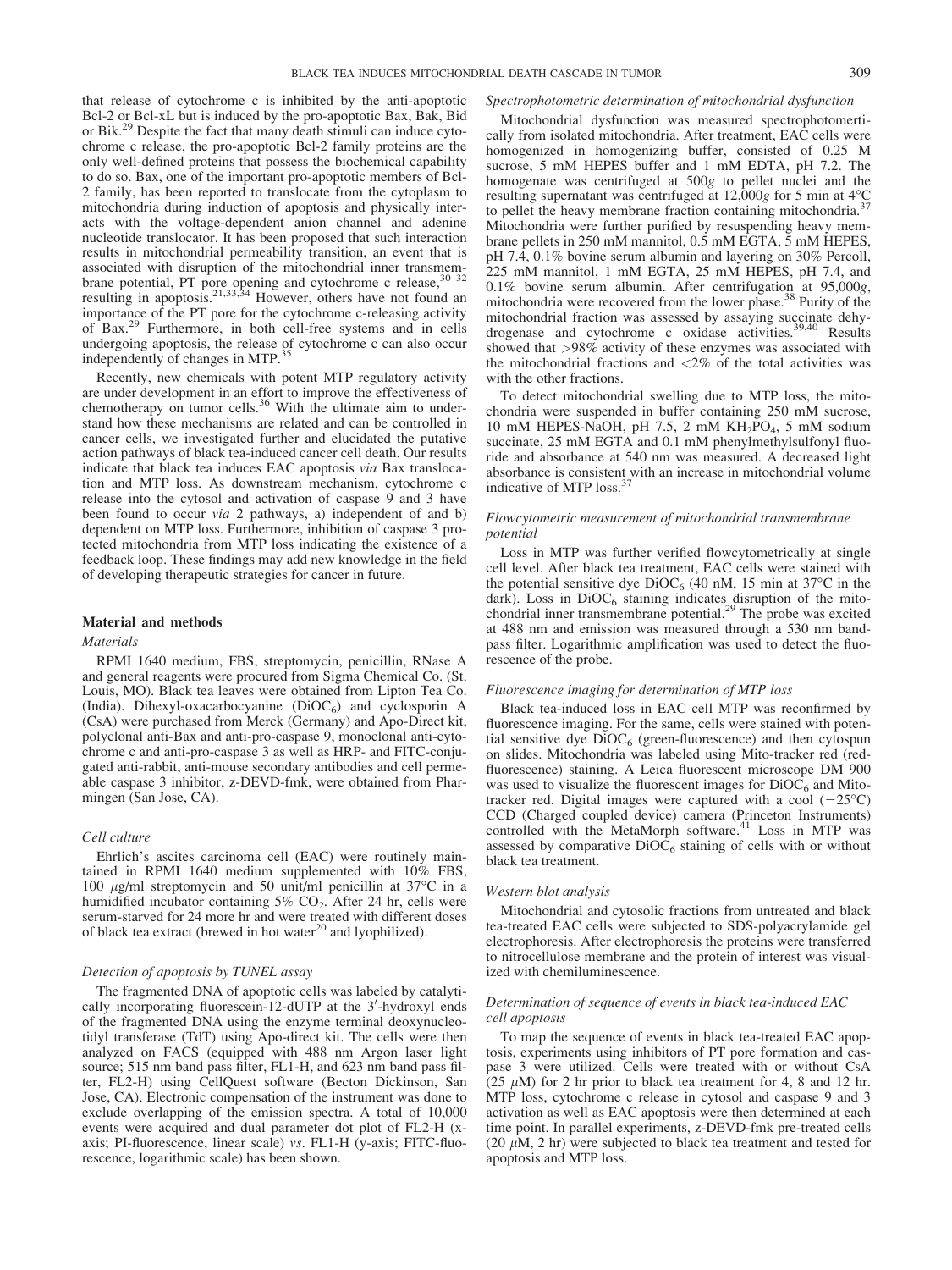

FIGURE  $1 - (a)$  Effects of tea on the growth of EAC cells. Cells were seeded in tissue culture cluster. The cells were then treated with different concentrations of tea. At different time points Trypan bluenegative cells were counted. The values represent the percent change in cell number over control. Data are shown as mean  $\pm$  SEM of 3 independent experiments. (b) EAC cells were treated with  $100 \mu g/ml$ black tea in vitro for different time intervals and TUNEL-positive cells (apoptotic cells) were analyzed by flowcytometry and data are shown as means of 3 independent experiments; bars,  $\pm$  SEM.

# Results

### Anti-tumor activity of black tea

We have already reported apoptogenic effect of black tea on EAC cells in mice model. $^{20}$  Here, with an aim to delineate the underlying mechanisms of black tea-induced EAC cell apoptosis, we first examined the growth inhibition of these cells in culture with different doses of black tea. Our results of Figure  $1a$  indicate that black tea decreased EAC cell number in a dose-dependent manner over their control counterparts, IC<sub>50</sub> being 100  $\mu$ g/ml at 12 hr of incubation when from a total of 4.7 × 10<sup>5</sup> EAC cells in untreated set,  $2.5 \times 10^5$  cells were found in black tea-treated group.

# TUNEL assay to confirm the nature of EAC cell death by black tea

To identify the nature of black tea-induced EAC cell death in vitro, we utilized TUNEL assay method. Our flowcytometric data revealed that (Fig. 1b) in comparison to untreated set, black teatreated (100  $\mu$ g/ml dose) set showed significant increase in number of TUNEL positive (apoptotic) cells in a time-dependent manner.

### Bax translocation to mitochondria up on black tea treatment

It has been reported that translocation of pro-apoptotic protein Bax to mitochondria plays important role in decreasing MTP and initiating mitochondrial death cascade.<sup>29</sup> In our system, Bax translocation from cytosol to mitochondria started after 4 hr of black tea treatment and reached its peak at 12 hr (Fig. 2a). However, the increased Bax levels in mitochondrial fraction was not accompanied with the decreased Bax level in the cytosol, suggesting that other mechanism such as upregulation of Bax may be involved. Thus, Bax expression was examined at the whole cell level in EAC after black tea treatment. Our Western blot data revealed that Bax level increased with time in EAC cell lysate (Fig. 2a). This explained why the cytosolic Bax was not decreased significantly because it was compensated by the increased Bax expression (Fig.  $2a,b$ ).

Since it is well accepted that increase in pro-apoptotic protein Bax and its translocation to mitochondria help in forming channels in mitochondrial membranes thereby decreasing  $MTP$ ,<sup>29</sup> the above results raised the possibility of Bax-induced MTP loss in EAC cells as a result of black tea treatment. To confirm our hypothesis the following experiments were designed.

### Black tea-induced mitochondrial transmembrane potential loss

First we studied whether black tea could induce the large amplitude swelling of mitochondria by measuring light absorbance at 540 nm. Results depicted in Figure 3a showed that although Bax translocation started from 4 hr after black tea (100  $\mu$ g/ml) treatment, there was a decrease in absorbance at 540 nm, indicating black tea-induced EAC mitochondrial swelling after 8 h of treatment. These results together suggest that Bax translocation was followed by MTP loss in EAC cells upon black tea treatment. However, it has been suggested that permeability may not change in a synchronous manner across the mitochondrial population upon the application of low doses of induces and that the PT pore may return to the closed state after opening for a period of time. These events may result in failure to detect mitochondrial swelling by light absorbance at 540 nm. We, therefore, decided to further confirm MTP loss in EAC cells due to black tea treatment by more sensitive flowcytometric as well as fluorescence imaging techniques.

Flowcytometric results (Fig. 3b) revealed high level of  $DiOC<sub>6</sub>$ binding to the mitochondria of untreated EAC cells. However, a significant decrease in the fluorescence was observed in a timedependent manner starting from 8 hr after black tea treatment. Since decrease in  $DiOC_6$  binding to mitochondrial membrane is indicator of decreased integrity of the membrane, these results clearly indicate black tea-induced loss of MTP in EAC cells. These results were further supported by our fluorescence imaging data (Figs.  $3c,d$ ) where loss in DiOC<sub>6</sub> binding could clearly be seen.

### Cytochrome c release in the cytosol by black tea

To check the downstream events in mitochondrial death cascade in EAC cells, next we investigated the release of cytochrome c from mitochondria to cytosol. Immunoblot analysis (Fig. 4) showed that mitochondrial cytochrome c appeared in the cytosolic fraction at as early as 4 hr after black tea treatment. However, in the untreated cells, cytochrome c was not detected in the cytosolic fraction even after 12 hr of incubation (data not shown). These results further help in mapping the mitochondrial death cascade in EAC cells as initiated by black tea.

# Black tea-induced caspases 9 and 3 activation

Results of cytochrome c release and mitochondrial perturbation further tempted us to investigate the role of caspase cascade in black tea-induced EAC cell apoptosis. Western blot data (Fig. 4) revealed that unlike in untreated EAC, black tea resulted in timedependent proteolytic processing of procaspase 9, which started 4 hr after treatment and resulted in nearly complete disappearance by 12 hr (Fig. 4), thereby signifying activation of caspase cascade by black tea in these cells.

The next experiment was designed to further map the downstream pathway of black tea-induced EAC cell apoptosis. Western blot data revealed that unlike in untreated EAC, in black teatreated set pro-caspase 3 was cleaved to form active caspase 3 after 8 hr of black tea treatment (Fig. 4), thereby indicating its involvement in the black tea-induced death-signaling pathway in EAC cells.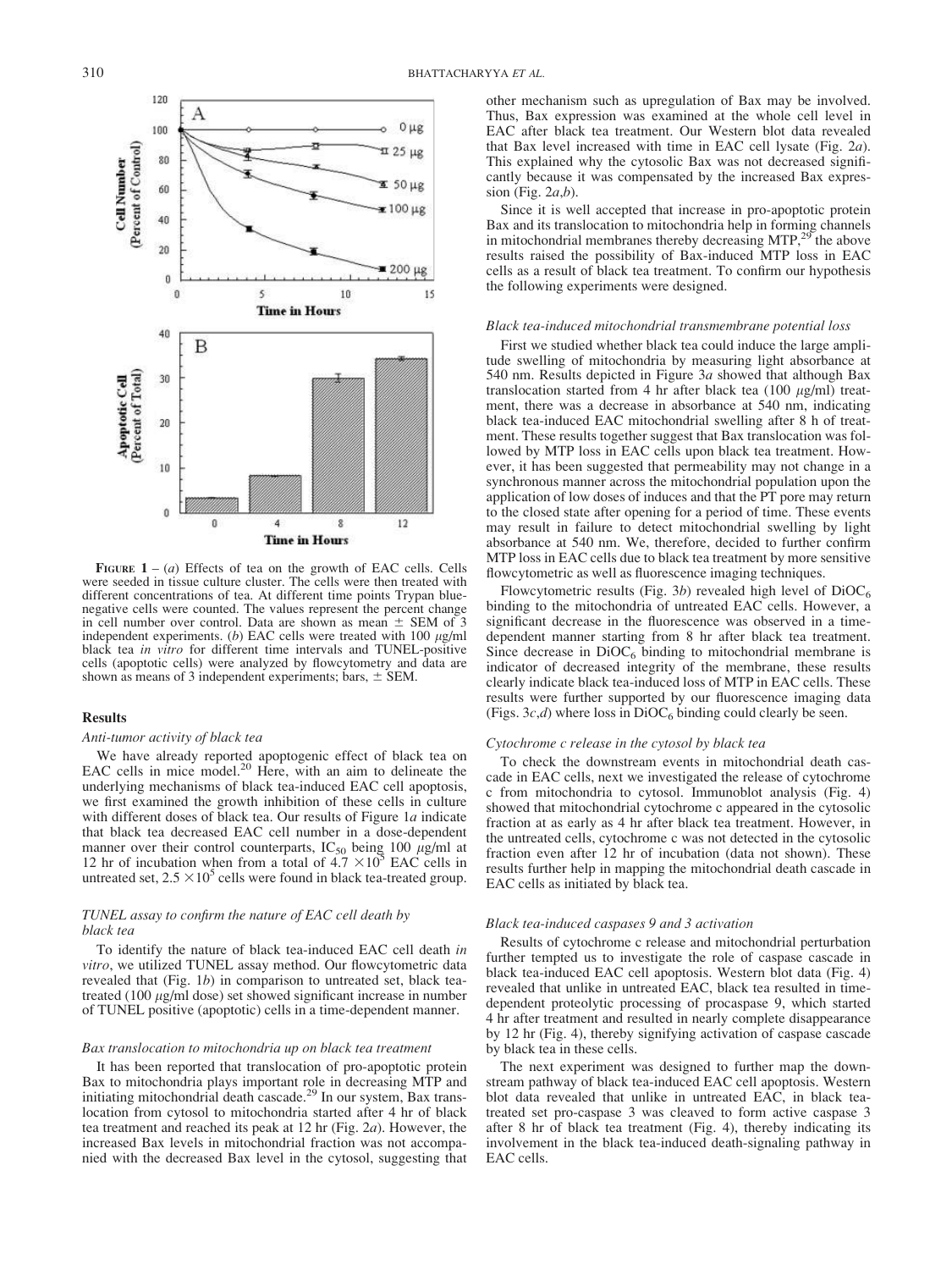

FIGURE 2 – Bax translocation to mitochondria during black tea-induced apoptosis. (a) Total and sub-cellular distribution Bax was detected by Western blot analysis from whole cell lysates as well as cytosolic and mitochondrial fractions of black tea-treated EAC cells. (b) Cytosolic and mitochondrial Bax content was estimated by quantitative Western blot analysis cytosolic and mitochondrial fractions of black tea-treated EAC cells. (open circle) Cytosolic Bax; (closed circle) mitochondrial Bax and (open square) cytosolic 1 mitochondrial Bax. Data shown are representative of 3 experiments performed.



FIGURE 3 – Effect of black tea on mitochondrial membrane dysfunction. (a) Black tea-induced swelling of mitochondria was measured spectrophotometrically at 540 nm from isolated mitochondria. The data shown are mean  $\pm$  SEM of 3 independent experiments. (b) Loss in MTP was analyzed flowcytometrically at single cell level using  $DiOC<sub>6</sub>$  as fluorescent probe. After black tea treatment, EAC cells were stained with DiOC<sub>6</sub>, analyzed on a flowcytometer and histogram display of DiOC<sub>6</sub>-fluorescence (x-axis) vs. counts (y-axis) has been shown in logarithmic fluorescence intensity. (c and  $d$ ) Fluorescence imaging technique was used to detect mitochondrial membrane dysfunction. (c) Untreated or (d) black tea-treated EAC cells were stained with  $DiOC_6$  and visualized under fluorescent microscope. The filter cube L4 was used to detect signal form  $DiOC_6$ . Data shown are representative of 3 independent experiments performed.

# Black tea induced EAC cell apoptosis in both MTP-dependent and -independent manners

Though our data indicate that black tea induced Bax translocation, loss in MTP, cytochrome c release, caspase activation and apoptosis in EAC cells, it was unclear whether induction of downstream processes were in an MTP-dependent or -independent fashion. We, therefore, next attempted to clarify whether black tea activated cytochrome c release and pro-caspase processing in MTP-dependent or independent fashion. For the same, we first compared the time frames of black tea-stimulated events in EAC cells to understand the sequence of events in black tea-induced EAC cell apoptosis. Our results indicated that cytochrome c started releasing in the cytosol as early as at 4 hr after black tea treatment when there was no change in MTP. On the basis of these time-course studies, it seems likely that black tea may induce cytochrome c release independent of mitochondrial permeability transition at early hour but dependent at late hours.

To obtain a more definitive conclusion, we determined whether PT pore formation inhibitor has any role on cytochrome c release at different time points. Interestingly, at 4 hr, black tea-induced cytochrome c release was not blocked by cyclosporin A (CsA), the PT inhibitor, but at 8 and 12 hr, this inhibitor blocked cytochrome c release significantly (Fig. 5a) suggesting that its release at early time point was independent of PT pore opening but at latter time point MTP loss was responsible for further cytochrome c release, thereby causing apoptosis.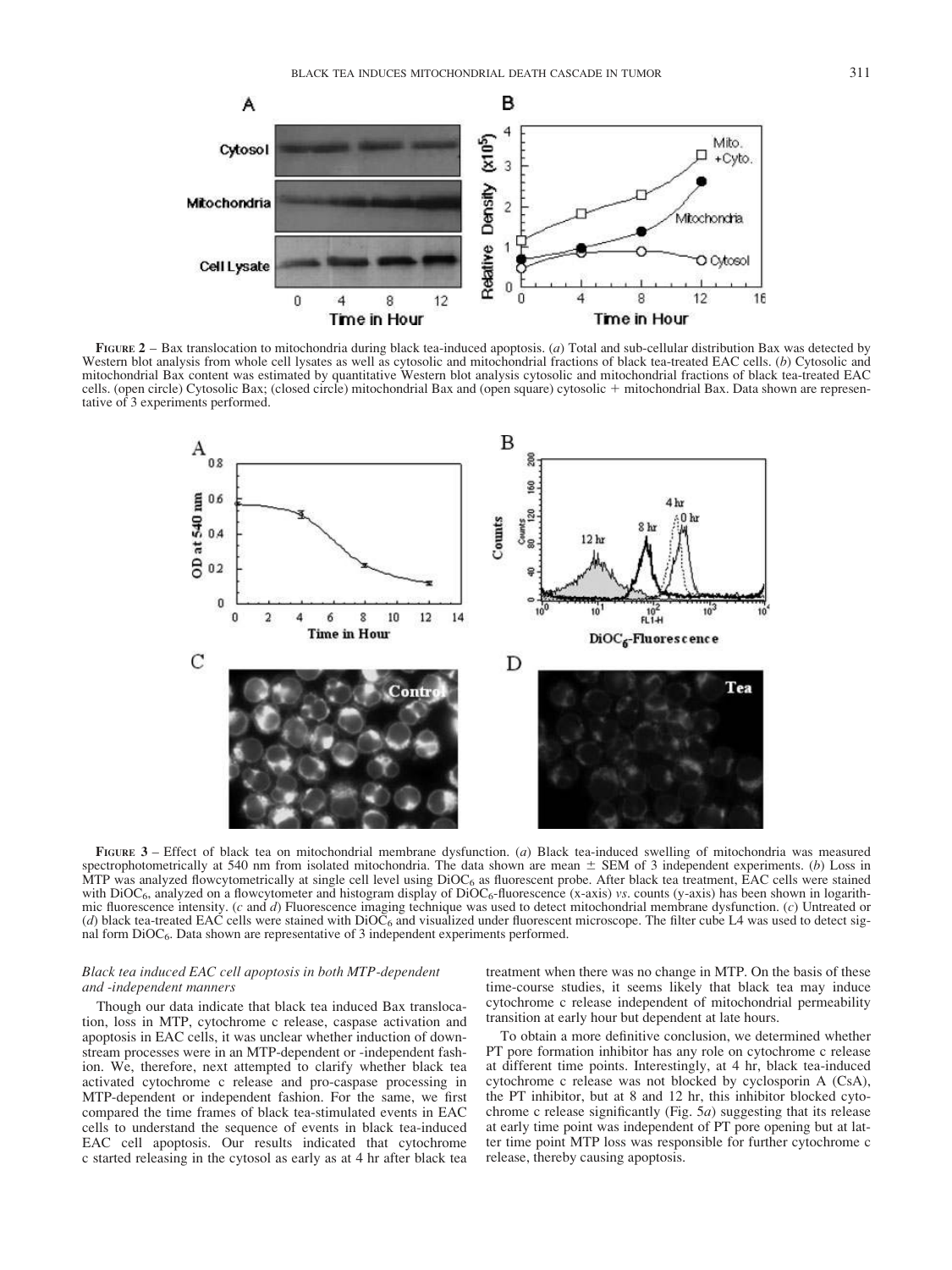

FIGURE 4 – Effect of black tea on the expression of cytochrome c and processing of caspase 9 and 3. EAC cells were treated with black tea for different time intervals. Cells were harvested and cytochrome c release into cytosolic fraction was determined by Western blot analysis. Pro-caspase 9 (middle panel) and pro-caspase 3 (lower panel) were detected by Western blot analysis form untreated or treated cellular cytosols. One representative data from 3 independent experiments has been furnished.

Similarly, upon black tea treatment, pro-caspase 9 breakdown started as early as from 4 hr. Studies with CsA showed that at this time point caspase 9 activation was independent of MTP loss but at 8 and 12 hr, CsA could partially block pro-caspase 9 breakdown by black tea (Fig. 5b).

As shown above (Fig. 4), Western blot data revealed that there was no pro-caspase 3 breakdown at 4 hr but the processing started from 8 hr of black tea treatment. Interestingly, CsA pretreatment inhibited caspase 3 formation partially at 8 hr and completely at 12 hr (Fig. 5c). These results indicate that at 8 h, black tea activated caspases 3 both via MTP-dependent and independent pathways but at late time point, it became completely dependent on MTP loss. All these results indicated the black tea induced EAC cell apoptosis via both MTP-independent and dependent pathways.

Interestingly, CsA or z-DEVD-fmk could significantly block black tea-induced EAC apoptosis though not completely (Fig. 5d). These results not only confirm that black tea exerts its apoptogenic activity through mitochondrial perturbation but also indicate that there may exist other pathway(s).

# Existence of a feedback loop in black tea-treated EAC cell apoptosis

Some reports are there, indicating a feedback initiation of PT pore formation by caspases.<sup>42</sup> To check that possibility in our model system, mitochondrial membrane potential was next evaluated by exposing the cells to z-DEVD-fmk, the inhibitor of final execution caspase, i.e., caspase 3. Interestingly, this inhibitor blocked MTP loss at late hours (Fig. 6), thereby raising the possibility of downstream effector caspase 3 acting as feedback activator of mitochondrial membrane perturbation.

All our data presented here indicate that black tea treatment resulted in Bax upregulation and translocation from cytosol to mitochondria as well as loss in MTP in EAC cells. In the downstream, mitochondrial cytochrome c release as well as caspase 9 and 3 activation occurred by 2 pathways, a) independent of and b) dependent on MTP loss, thereby finally resulting in EAC apoptosis. Caspase 3 in turn acted as a feedback activator of mitochondrial perturbation and thereby amplified black tea-induced death signal in these cells.

#### **Discussion**

In a previous study, we have shown that in a mice model, black tea, the second most popular beverage consumed by  $\sim 78\%$  of world population,<sup>2</sup> induces apoptosis in EAC by modulating tumor cell cycle as well as the balance between pro- and anti-apoptotic proteins, e.g., Bcl-2 and Bax.<sup>20</sup> However, the complete downstream mechanism underlying such apoptogenic effect of black tea was not unveiled so far. We thus initiated our study to investigate further and more intricately the mechanism(s) of EAC apoptosis by black tea in vitro.

Recent evidences have shown that mitochondria play a crucial role in apoptosis by releasing apoptogenic factors.<sup>43</sup> In fact, the inner membrane of mitochondria has only a limited permeability that is essential for generation of the MTP and the pH gradient across the membrane<sup>44</sup> and permeabilization of this membrane allows efflux of solutes, disrupting MTP and the pH gradient resulting in opening of the PT pore complex.<sup>34</sup> It was reported recently that pro-apoptotic protein Bax is localized in the cytoplasm and translocates to the mitochondria at the early stage of apoptosis $32$  and a conformational change in Bax is responsible for MTP loss and cytochrome c release during apoptosis.<sup>45</sup> On the other hand, Bcl-2/Bcl-xL can inhibit such mitochondrial perturbation directly interacting with Bax.<sup>34</sup> Recently, new compounds, acting directly on mitochondria, are under experimental trials.<sup>46</sup> They may be effective in circumstances in which conventional anticancer agents fail.

With all these information in mind, we utilized EAC cell culture as our model to unveil the complete mechanism of black tea action. Although we have already reported the apoptogenic effect of black tea on EAC in a mice model, $^{20}$  it is quite logical to conceive that any agent that works in vivo may not be similarly effective *in vitro* if the *in vivo* action is not a direct one but through other available systems of the host,  $e.g.,$  immune system.<sup>47</sup> We, therefore, first checked whether black tea shows apoptogenic effect directly on EAC cells in vitro or not. Our results confirmed that black tea asserted apoptogenic insult to EAC cells also in vitro. Furthermore, this beverage increased intracellular Bax level in these cells thereby might be allowing free Bax to be available for mitochondrial pore formation. There are reports indicating that overexpression of Bax results in cytochrome c release from mitochondria to cytosol<sup>48</sup> and direct addition of recombinant Bax protein to isolated mitochondria also induces cytochrome c release.<sup>49</sup> On the other hand, it has also been reported that despite the increase of intracellular Bax, without its translocation from cytosol to mitochondria, there was no release of cytochrome c<br>from mitochondria to cytosol.<sup>50</sup> Our results confirming translocation of Bax to mitochondria further increased the possibility of Bax-induced initiation of mitochondrial death cascade. In fact, concomitant with Bax translocation, there was a significant decrease in the absorbance at 540 nm indicating swelling of EAC mitochondria. Mitochondrial membrane perturbation was further confirmed by decrease in  $DiOC_6$ -fluorescence indicating lesser binding of this probe to mitochondria due to MTP loss up on 8 hr of black tea treatment.

Though our data indicate that black tea caused MTP loss and induced apoptosis, it was unclear whether it activated downstream processes in an MTP-dependent or independent fashion. Although it was originally believed that MTP loss was the root mechanism responsible for cytochrome c release in response to different cyto-<br>toxic stimuli, more recently ample evidence suggests<sup>48,51,52</sup> that some apoptogenic agents induce Bax expression, followed by cytochrome c release and caspase activation without generating a detectable permeability transition. To that end, report demonstrates<sup>53</sup> that 2 distinct pools of cytochrome c can be mobilized. The first pool is sensitive to electrostatic alterations that can be elicited by changes in ionic strength, surface-charge density or pH and thus most likely reflects cytochrome c present in the loosely bound conformation.<sup>53</sup> The second pool represents tightly bound cytochrome c that is detached because of disturbances in mem-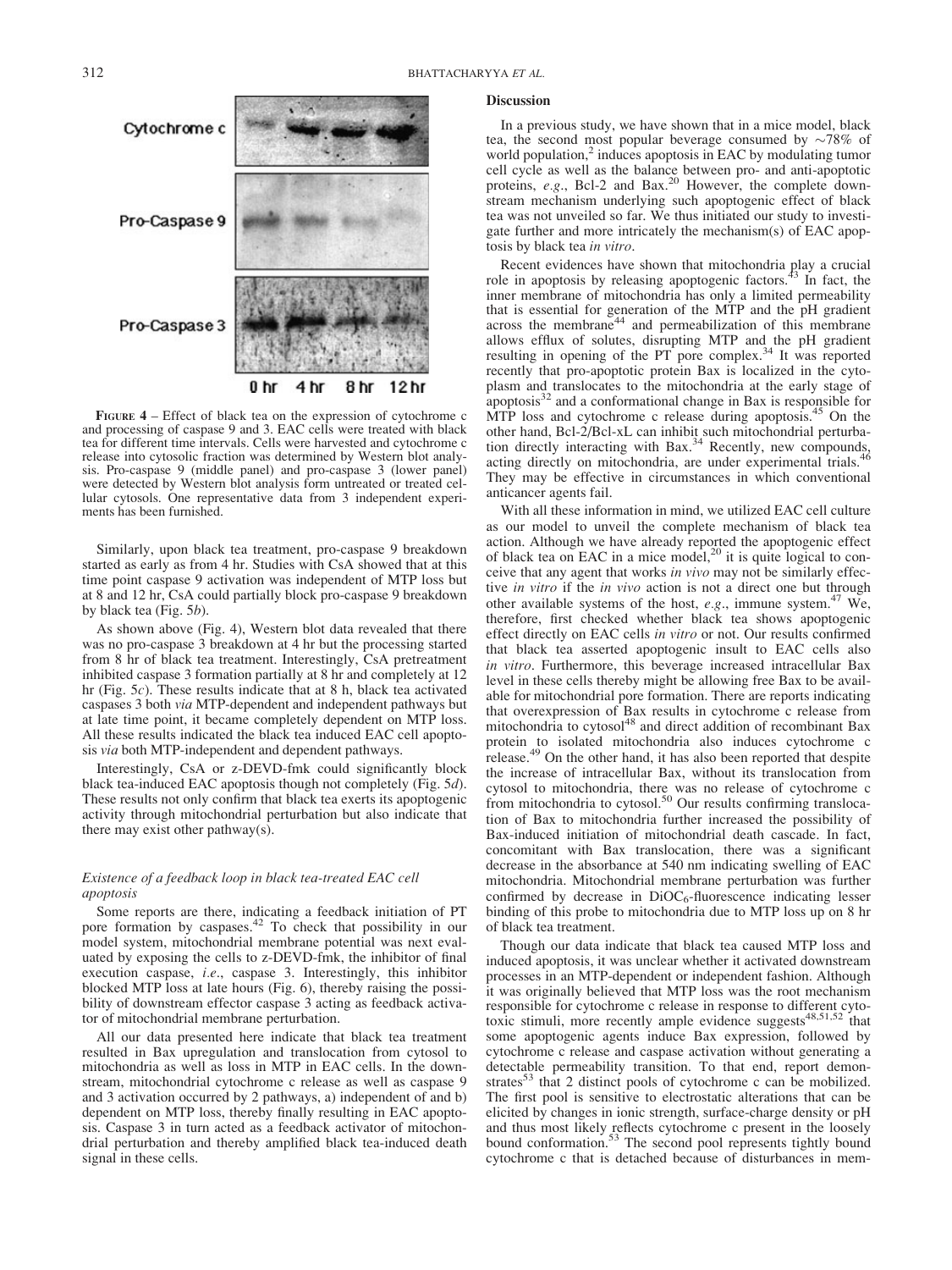



FIGURE 5 – Sequence of events in black tea induced EAC cell apoptosis. EAC cells were treated with black tea for different time period in the presence  $(+\text{CsA})$  or absence  $(-\text{CsA})$  of CsA or z-DEVD-fmk. (a) Cytochrome c release in cytosol; (b) pro-caspase 9 processing and (c) procaspase 3 processing. Densitometric scanning data of western blot analysis have been furnished in bar diagrams and are representative of 3 independent experiments performed. (d) Percent apoptosis were determined in vitro. Data are presented as means of three independent experiments; bars,  $\pm$  SEM. Light hatch bar: without CsA; dark hatch bar: with CsA and hollow bar: with z-DEVD-fmk.



FIGURE 6 – Existence of a feedback loop in black tea-treated EAC cell apoptosis. Effect of caspase 3 inhibitor on mitochondrial membrane potential in black tea-treated EAC cells was determined flowcytometrically using DiOC<sub>6</sub> as fluorescent potential sensitive probe. z-<br>DEVD-fmk pretreated EAC cells were treated with black tea for different time intervals, stained with  $DiOC_6$ , analyzed on a flowcytometer and histogram display of  $DiOC_6$ -fluorescence (x-axis) vs. counts (y-axis) has been shown in logarithmic fluorescence intensity. Data furnished are representative of  $\overline{3}$  independent experiments.

brane structure.<sup>53</sup> Our studies using PT pore inhibitor cyclosporin A support the idea that at early hours, cytochrome c release occurred independent of MTP loss but at the late hours this phenomena was dependent on the decrease of mitochondrial membrane potential.

It is known that caspase 9 activation takes place along with release of cytochrome  $c^{54,55}$  In our assay system, since black tea triggered activation of caspase 9 from 4 hr in MTP-independent way, MTP independent cytochrome c release might have played a significant role in such activation to form classical ''apoptosome'' complex. Interestingly, CsA inhibited pro-caspase 9 cleavage from 8 hr in EAC cells, indicating the involvement of mitochondrial permeability in black tea-induced caspase 9 activation at later time point. On the other hand, pro-caspase 3 processing initiated at 8 hr and CsA could only slightly blocked its cleavage indicating that at this time point caspase 3 activation was mostly MTP-independent. However, at 12 hr, the inhibitor, CsA, almost completely inhibited pro-caspase 3 breakdown supporting our notion that caspase 3-activation became dependent on mitochondrial perturbation at later hour. Finally, our results also indicated that neither PT pore formation inhibitor nor caspase 3 inhibitor could block black tea-induced EAC cell apoptosis completely, thereby raising the possibility of existence of other parallel pathways. In this regard, involvements of caspase 6 and  $7^{56}$  or AIF<sup>57</sup> are not overruled.

Interestingly, recent observations point to an intricate cross talk between caspases and mitochondria in the apoptotic process. Reports indicate that activated caspases, in turn, can directly act on the mitochondria, thus engaging in a self-amplifying feedback loop in which changes in mitochondrial permeability lead to caspase activation and vice versa.<sup>42</sup> Our results also raised the possibility of such a feedback activation loop in black tea-induced apoptotic pathway in which activated caspase 3 again acted upstream of mitochondria. In fact, in our system caspase 3 inhibitor partially protected EAC cells from MTP loss at 8 hr. Our previous results indicating the activation of caspase 3 both by MTP-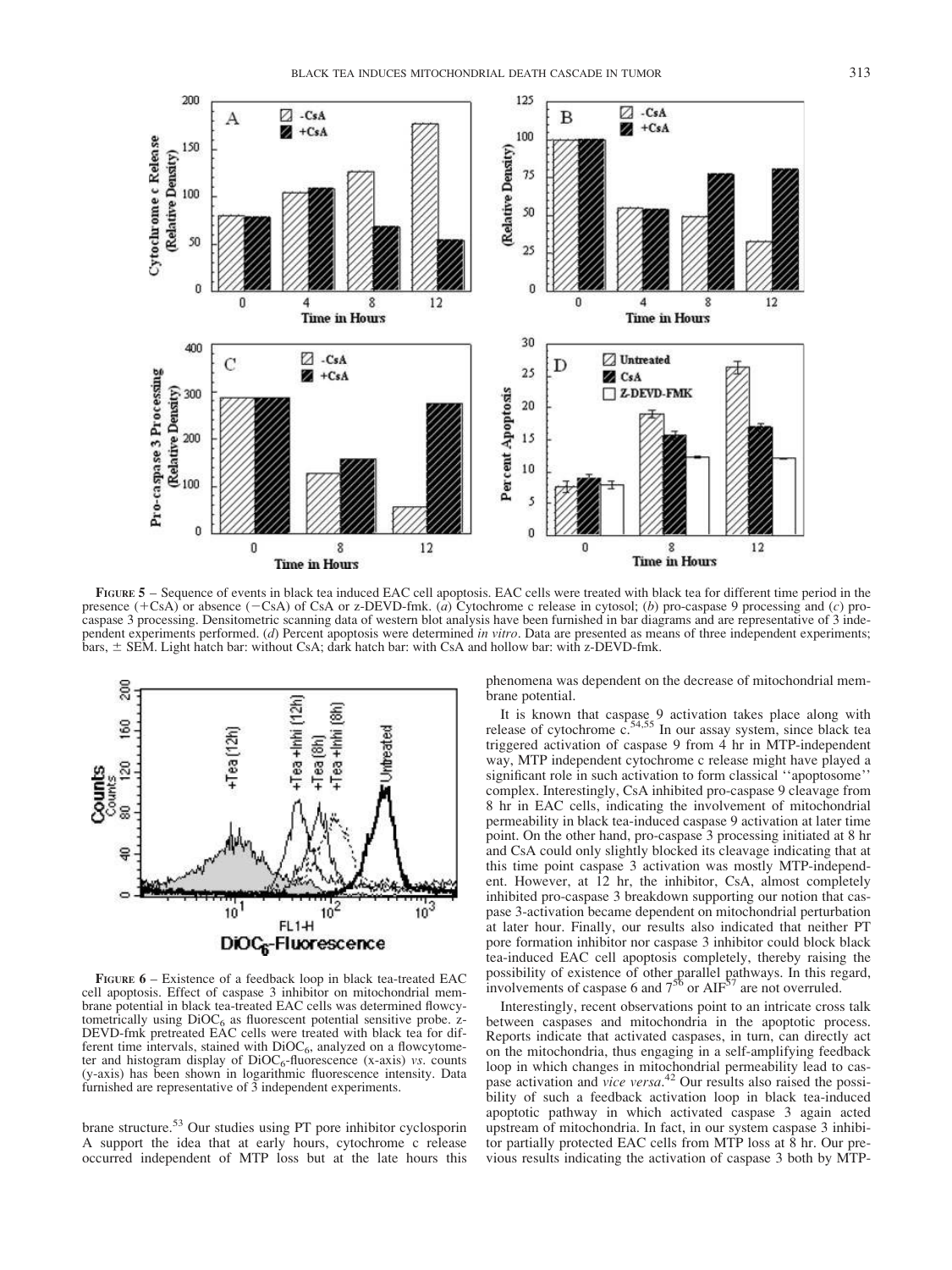independent and -dependent manners at this time point may have significance with this observation where only MTP-dependent caspase 3 may be taking part in the feedback pathway. Supporting this hypothesis, at 12 hr when pro-caspase 3 processing was almost completely dependent on MTP loss, caspase 3 inhibitor rendered significant protection to mitochondrial membrane. However, more detail studies are required to confirm this hypothesis.

All these observations, as well as existing knowledge, indicate that if the interplay between caspase proteases and mitochondria decides the fate of the cell during apoptosis, they may constitute useful molecular targets for specific drug designing. In this regard, black tea, with a predilection for mitochondrial membrane disruption, including pore formation on the one hand and

- 1. Yang CS, Chen L, Lee MJ, Landau JM. Effects of tea on carcinogenesis in animal models and humans (edited under the auspices of the American Institute for Cancer Research). New York: Plenum Press, 1996. 51–61.
- Bickers DR, Athar M. Novel approach to cancer chemoprevention. Dermatol J 2000;27:691–5.
- 3. Bushman JL. Green tea and cancer in humans: a review of the literature. Nutr Cancer 1998;31:151–9.
- Brown MD. Green tea (Camellia sinensis) extract and its possible role in the prevention of cancer. Altern Med Rev 1999;4:360–70.
- 5. Yang CS, Wang ZY. Tea and cancer. J Natl Cancer Instit 1993;85: 1038–49.
- 6. Katiyar SK, Mukhtar H. Tea antioxidants in cancer chemoprevention. J Cell Biochem 1997;27:59–67.
- 7. Siddiqui IA, Afaq F, Adhami VM, Ahmad N, Mukhtar H. Antioxidants of the beverage tea in promotion of human health. Antioxid Redox Signal 2004;6:571–82.
- 8. Katiyar SK, Mukhtar H. Tea and chemoprevention of cancer. Int J Oncol 1996;8:221–38.
- 9. Lin JK, Liang YC. Cancer chemoprevention by tea polyphenols. Proc Natl Sci Counc Repub China B 2000;24:1–13.
- Balentine DA. Manufacturing and chemistry of tea. In: Huang MT, Ho CT, Lee CY, eds. Phenolic compounds in food and their effects on health. Washington DC: American Chemical Society, 1992.103–17.
- 11. Yang CS, Maliakal P, Meng X. Inhibition of carcinogenesis by tea. Annu Rev Pharmacol Toxicol 2002;42:25–54.
- 12. Yang CS, Yang GY, Landau JM, Kim S, Liao J. Tea and tea polyphenols inhibit cell hyperproliferation, lung tumorigenesis, and tumor progression. Exp Lung Res 1998;24:629–39.
- 13. Steele VE, Kelloff GJ, Balentine D, Boone CW, Mehta R, Bagheri D, Sigman CC, Zhu S, Sharma S. Comparative chemopreventive mechanisms of green tea, black tea and selected polyphenol extracts measured by in vitro bioassays. Carcinogenesis 2000;21:63–7.
- 14. Lin JK. Cancer chemoprevention by tea polyphenols through modu-lating signal transduction pathways. Arch Pharm Res 2002;25: 561–71.
- 15. Yang GY, Liao J, Li C, Chung J, Yurkow EJ, Ho CT, Yang CS. Effect of black and green tea polyphenols on c-jun phosphorylation and H(2)O(2) production in transformed and non-transformed human bronchial cell lines: possible mechanisms of cell growth inhibition and apoptosis induction. Carcinogenesis 2000;21:2035–9.
- 16. Okabe S, Ochiai Y, Aida M, Park K, Kim SJ, Nomura T, Suganuma M, Fujiki H. Mechanistic aspects of green tea as a cancer preventive: effect of components on human stomach cancer cell lines. Jpn J Cancer Res 1999;90:733–9.
- 17. Lung HL, Ip WK, Chen ZY, Mak NK, Leung KN. Comparative study of the growth-inhibitory and apoptosis-inducing activities of black tea theaflavins and green tea catechin on murine myeloid leukemia cells. Int J Mol Med 2004;13:465–71.
- 18. Weisburger JH, Rivenson A, Aliaga C, Reinhardt J, Kelloff GJ, Boone CW, Steele VE, Balentine DA, Pittman B, Zang E. Effect of tea extracts, polyphenols, and epigallocatechin gallate on azoxymethaneinduced colon cancer. Exp Lung Res 1998;24:629–39.
- 19. Sarkar A, Bhaduri A. Black tea is a powerful chemopreventor of reactive oxygen and nitrogen species: comparison with its individual catechin constituents and green tea. Biochem Biophys Res Commun 2001;284:173–8.
- 20. Bhattacharyya A, Choudhuri T, Pal S, Chattopadhyay S, Datta GK, Sa G, Das T. Apoptogenic Effects Of Black Tea On Ehrlich's Ascites Carcinoma Cell. Carcinogenesis 2003;24:75–80.
- 21. Marchetti P, Castedo M, Susin SA, Zamzami N, Hirsch T, Macho A, Haeffner A, Hirsch F, Geuskens M, Kroemer G. Mitochondrial permeability transition is a central coordinating event of apoptosis. J Exp Med 1996;184:1155–60.

ability to activate intracellular caspases on the other, would be an ideal candidate to induce effective apoptosis in tumor cells. However, presently, the detail mechanism underlying the antiproliferative role of black tea extracts has been delineated in case of Ehrlich's ascites carcinoma only. Thus, more work is required to find out the role of this beverage in different types of cancer cells to understand whether black tea action is cell line specific or via a general mechanism.

# Acknowledgements

The authors thank Mr. U. Ghosh and Mr. R. Dutta for technical assistance.

# References

- 22. Green DR, Reed JC. Mitochondria and apoptosis. Science 1998; 281:1309–12.
- 23. Pallis M, Grundy M, Turzanski J, Kofler R, Russell N. Mitochondrial membrane sensitivity to depolarization in acute myeloblastic leukemia is associated with spontaneous in vitro apoptosis, wild-type TP53, and vicinal thiol/disulfide status. Blood 2001;98:405–13.
- 24. Hirsch T, Marchetti P, Susin SA, Dallaporta B, Zamzami N, Marzo I, Geuskens M, Kroemer G. The apoptosis-necrosis paradox. Apoptogenic proteases activated after mitochondrial permeability transition determine the mode of cell death. Oncogene. 1997;15:1573-81.
- 25. Wetzel EB, Green DR. Caspases induce cytochrome  $c$  release from mitochondria by activating cytosolic factors. J Biol Chem 1997; 274:17484–90.
- 26. Chao DT, Korsmeyer SJ. Bcl-2 family: Regulators of cell death. Ann Rev Immunol 1998;16:395–419.
- 27. Gross A, McDonnell JM, Korsmeyer SJ. BCL-2 family members and the mitochondria in apoptosis. Genes Dev 1999;13:1899–911.
- 28. Kroemer G. The proto-oncogene bcl-2 and its role in regulating apoptosis. Nat Med  $1997;3:614-20$ .
- 29. Kim TH, Zhao Y, Barber MJ, Kuharsky DK, Yin XM. Bid-induced cytochrome  $c$  release is mediated by a pathway independent of mitochondrial permeability transition pore and Bax. J Biol Chem. 2000;275:39474–81.
- 30. Marzo I, Brenner C, Zamzami N, Jurgensmeier J M, Susin SA, Vieira HL, Prevost MC, Xie Z, Matsuyama S, Reed JC, Kroemer G. Bax and adenine nucleotide translocator cooperate in the mitochondrial control of apoptosis. Science 1998;281:2027–31.
- 31. Shimizu S, Narita M, Tsujimoto Y. Bcl-2 family proteins regulate the release of apoptogenic cytochrome c by the mitochondrial channel VDAC. Nature 1999;399:483–7.
- 32. Narita M, Shimizu S, Ito T, Chittenden T, Lutz RJ, Matsuda H, Tsujimoto Y. Bax interacts with the permeability transition pore to induce permeability transition and cytochrome c release in isolated mitochondria. Proc Natl Acad Sci U S A 1998;95:14681–6.
- 33. Zamzami N, Marchetti P, Castedo M, Decaudin D, Macho A, Hirsch T, Susin SA, Petit PX, Mignotte B, Kroemer G. Sequential reduction of mitochondrial transmembrane potential and generation of reactive oxygen species in early programmed cell death. J Exp Med. 1995; 182:367–77.
- 34. Karpinich NO, Tafani M, Rothman RJ, Russo MA, Farber JL. The course of etoposide-induced apoptosis from damage to DNA and p53 activation to mitochondrial release of cytochrome c. J Biol Chem 2002;277:6547–52.
- 35. Finucane DM, Wetzel EB, Waterhouse NJ, Cotteri TG, Green D. Bax-induced caspase activation and apoptosis via cytochrome c release from mitochondria is inhibitable by Bcl-xL. J Biol Chem 1999;274:2225–33.
- 36. Hirpara JL, Seyed MA, Loh KW, Dong H, Kini RM, Pervaiz S. Induction of mitochondrial permeability transition and cytochrome C release in the absence of caspase activation is insufficient for effective apoptosis in human leukemia cells. Blood 2000;95: 1773–80.
- 37. Induction of mitochondrial permeability transition and cytochrome C release in the absence of caspase activation is insufficient for effective apoptosis in human leukemia cells. Blood. 2000;95:1773–80.
- 38. Petronilli V, Cola C, Massari S, Colonna R, Bernardi P. Physiological effectors modify voltage sensing by the cyclosporin A-sensitive permeability transition pore of mitochondria. J Biol Chem 1993;268: 21939–45.
- 39. Pennington RJ. Biochemistry of dystrophic muscle: mitochondrial succinate-tetrazolium reductase and adenosine triphosphatase. Biochem J 1961;80:649–54.
- 40. Sa G, Hitomi M, Harwalkar J, Stacey AW, Chen GC, Stacey DW. Ras is active throughout the cell cycle, but is able to induce cyclin D1 only during G2 phase. Cell Cycle 2002;1:50–8.